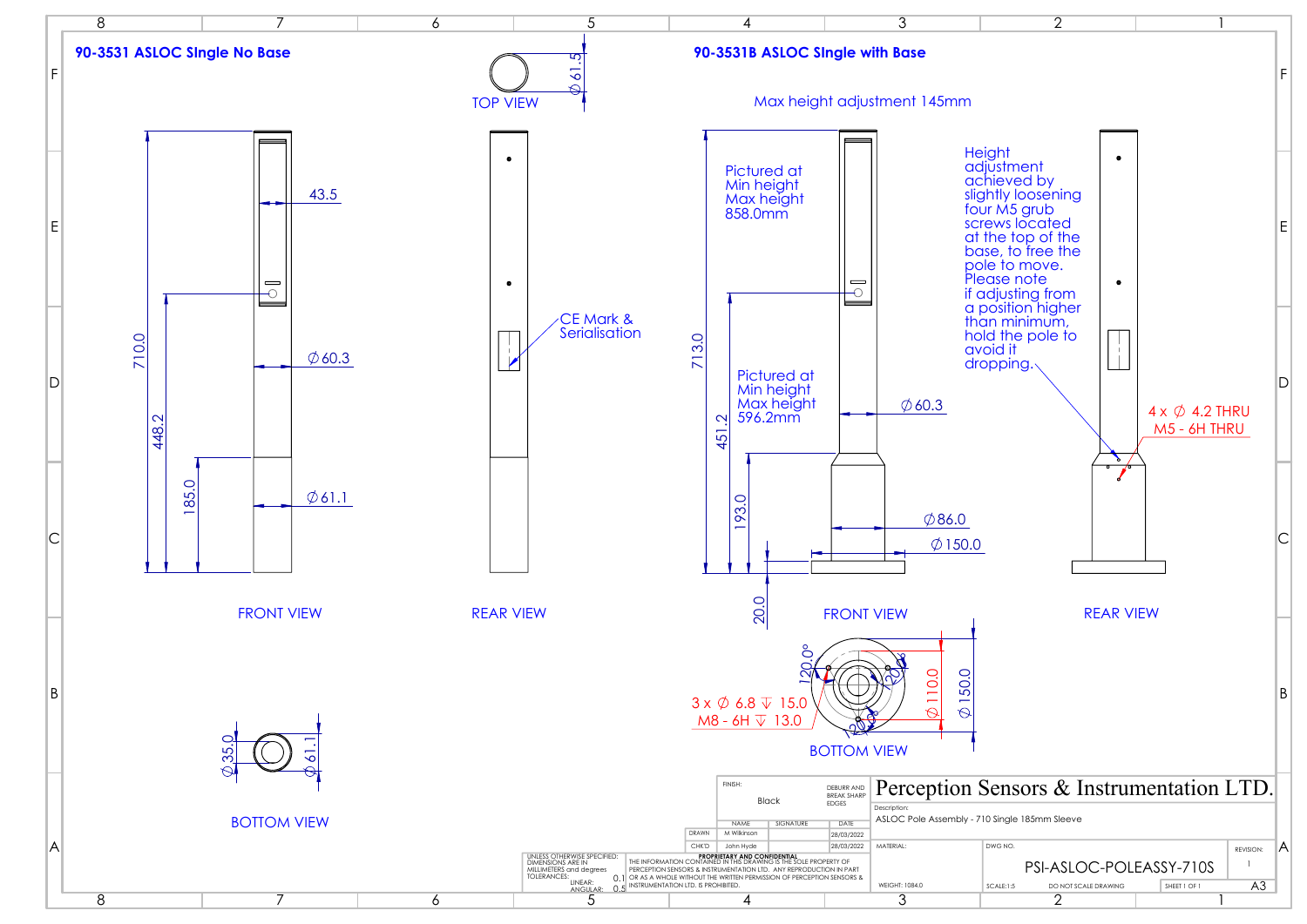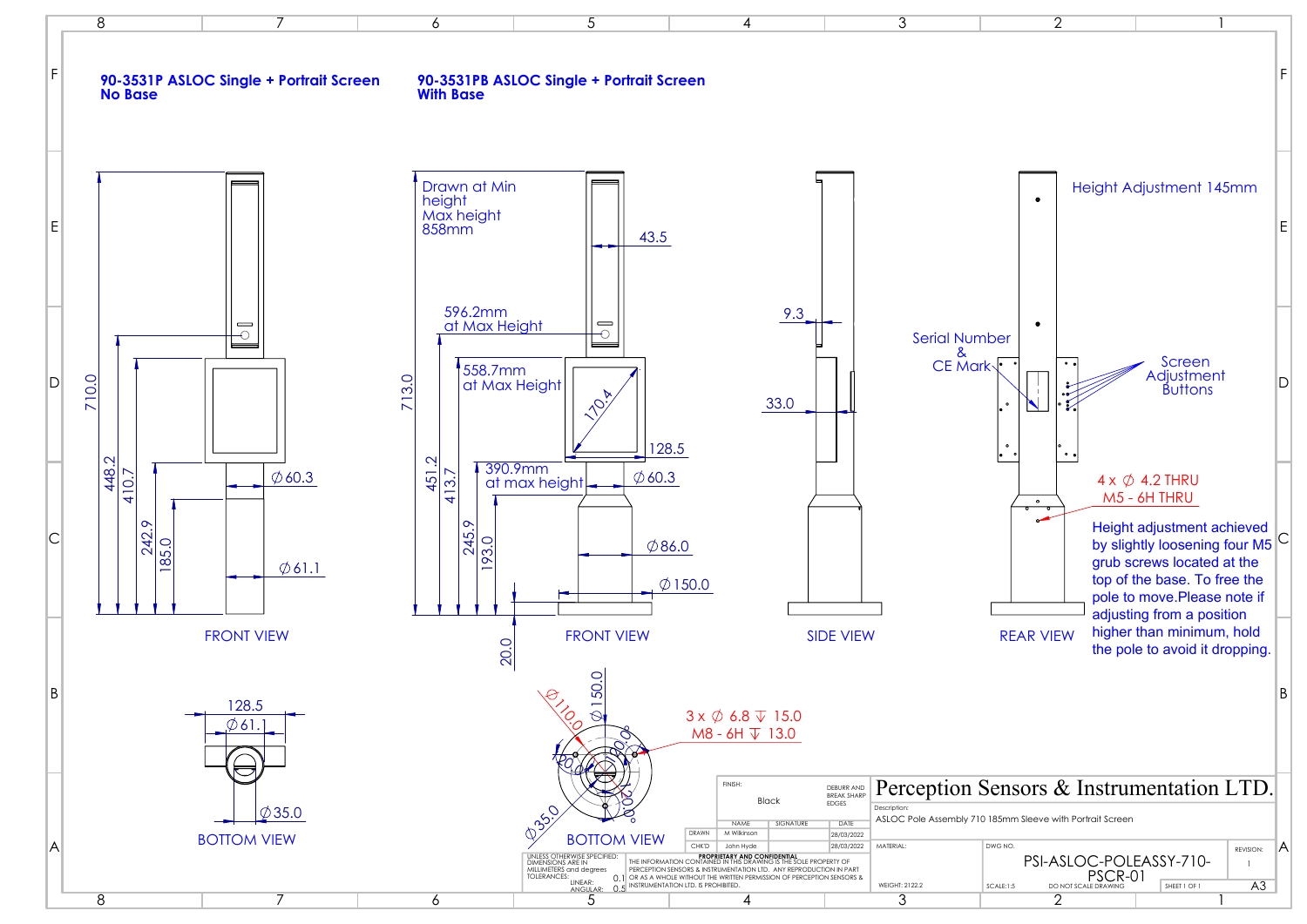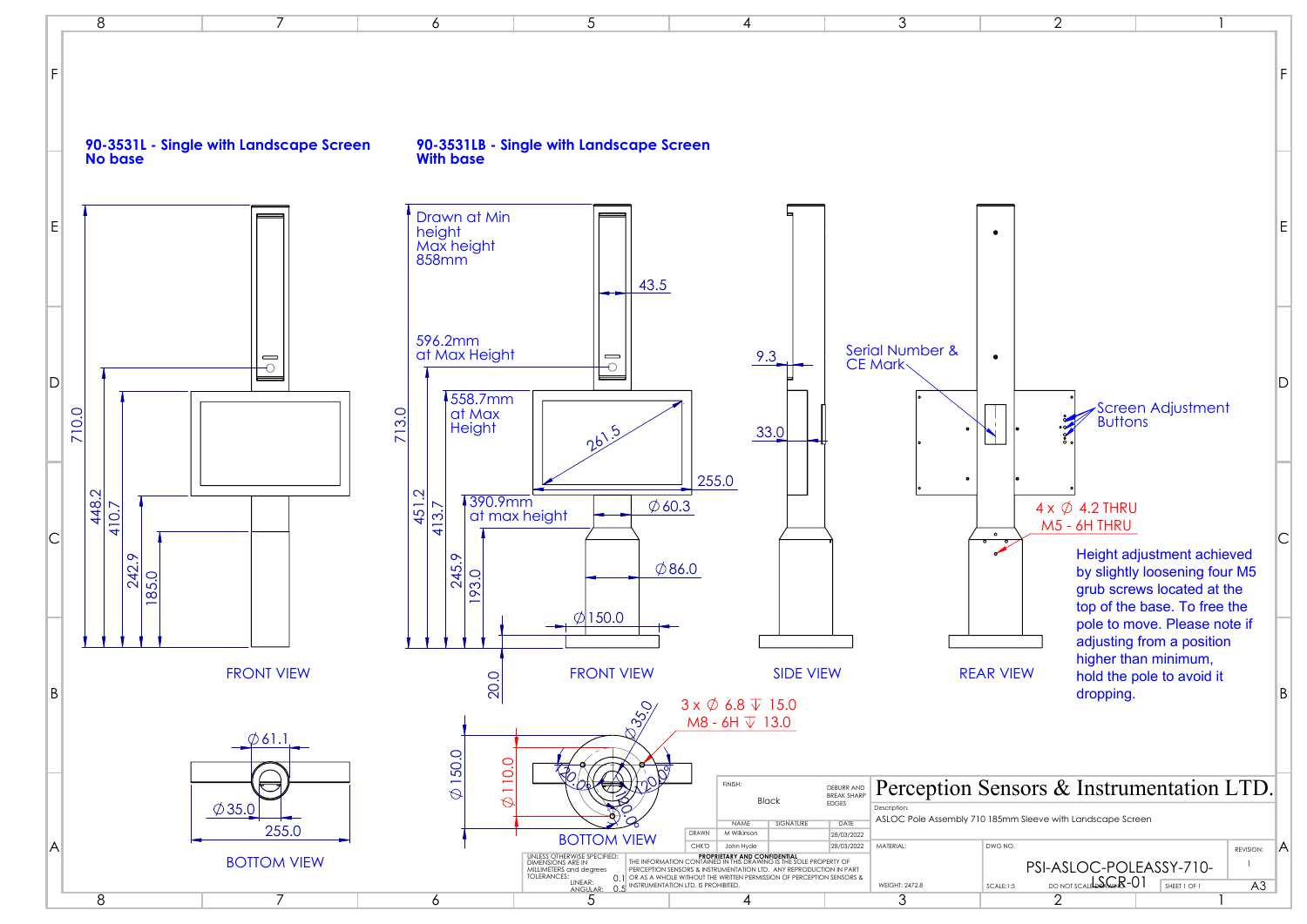| 2<br>I                                                                                                                                                         |   |
|----------------------------------------------------------------------------------------------------------------------------------------------------------------|---|
|                                                                                                                                                                | F |
| Max Height Adjustment 145mm                                                                                                                                    | E |
| <b>Serial Number &amp;</b>                                                                                                                                     |   |
| <b>CE Mark</b>                                                                                                                                                 |   |
|                                                                                                                                                                |   |
| $4 \times \emptyset$ 4.2 THRU<br>M5 - 6H THRU<br>Height adjustment achieved<br>by slightly loosening four M5<br>grub screws located at the<br>top of the base. | C |
| to free the pole to move.<br>Please note if adjusting from a<br>position higher than minimum,<br>hold the pole to avoid it dropping.                           | B |
| Sensors & Instrumentation LTD.                                                                                                                                 |   |
| embly                                                                                                                                                          |   |
| DWG NO.<br>REVISION:                                                                                                                                           | A |
| 1<br>PSI-ASLOC-POLEASSY-938D<br>A <sub>3</sub><br>SHEET 1 OF 1<br>SCALE:1:5<br>DO NOT SCALE DRAWING                                                            |   |
| 2<br>I                                                                                                                                                         |   |

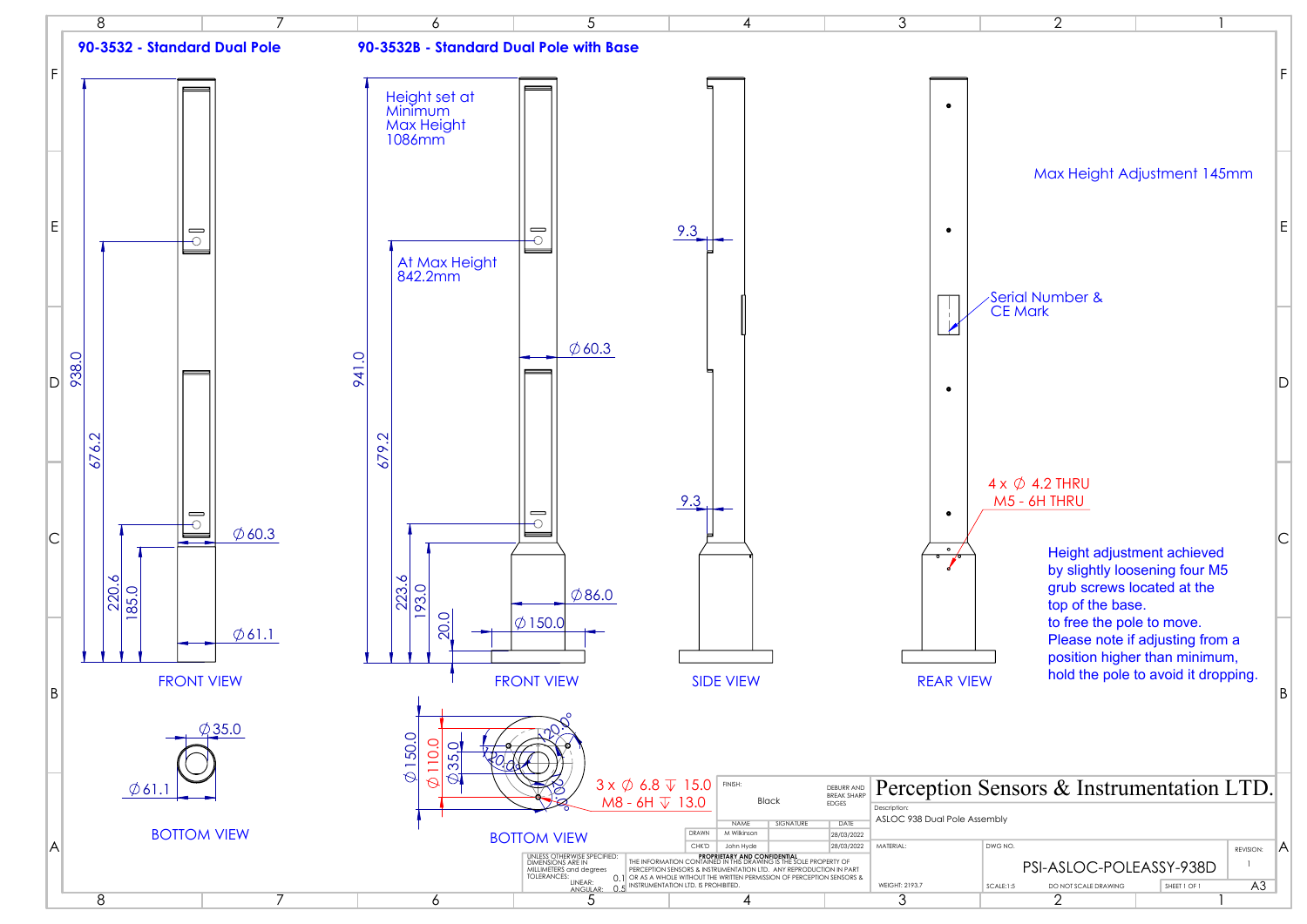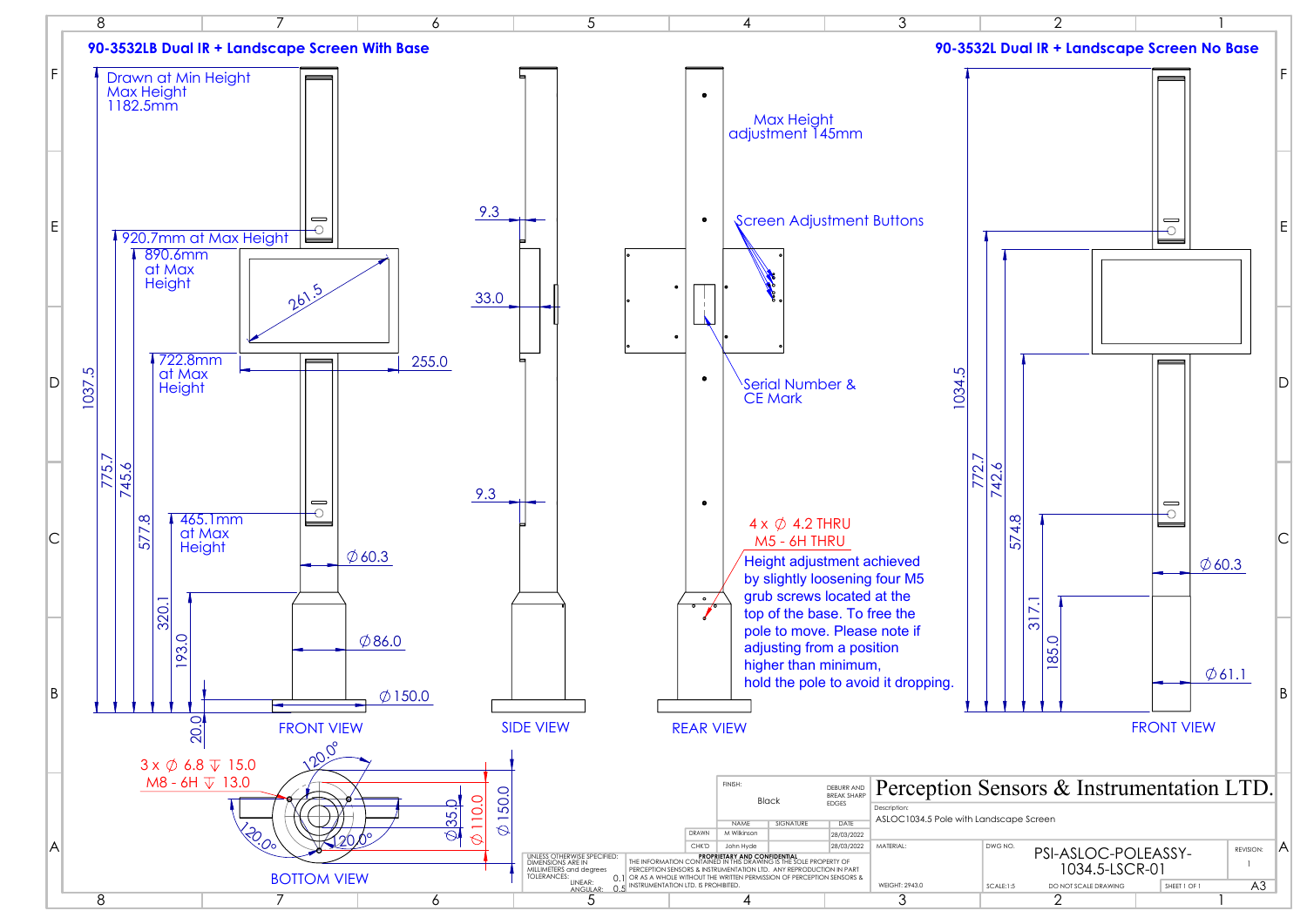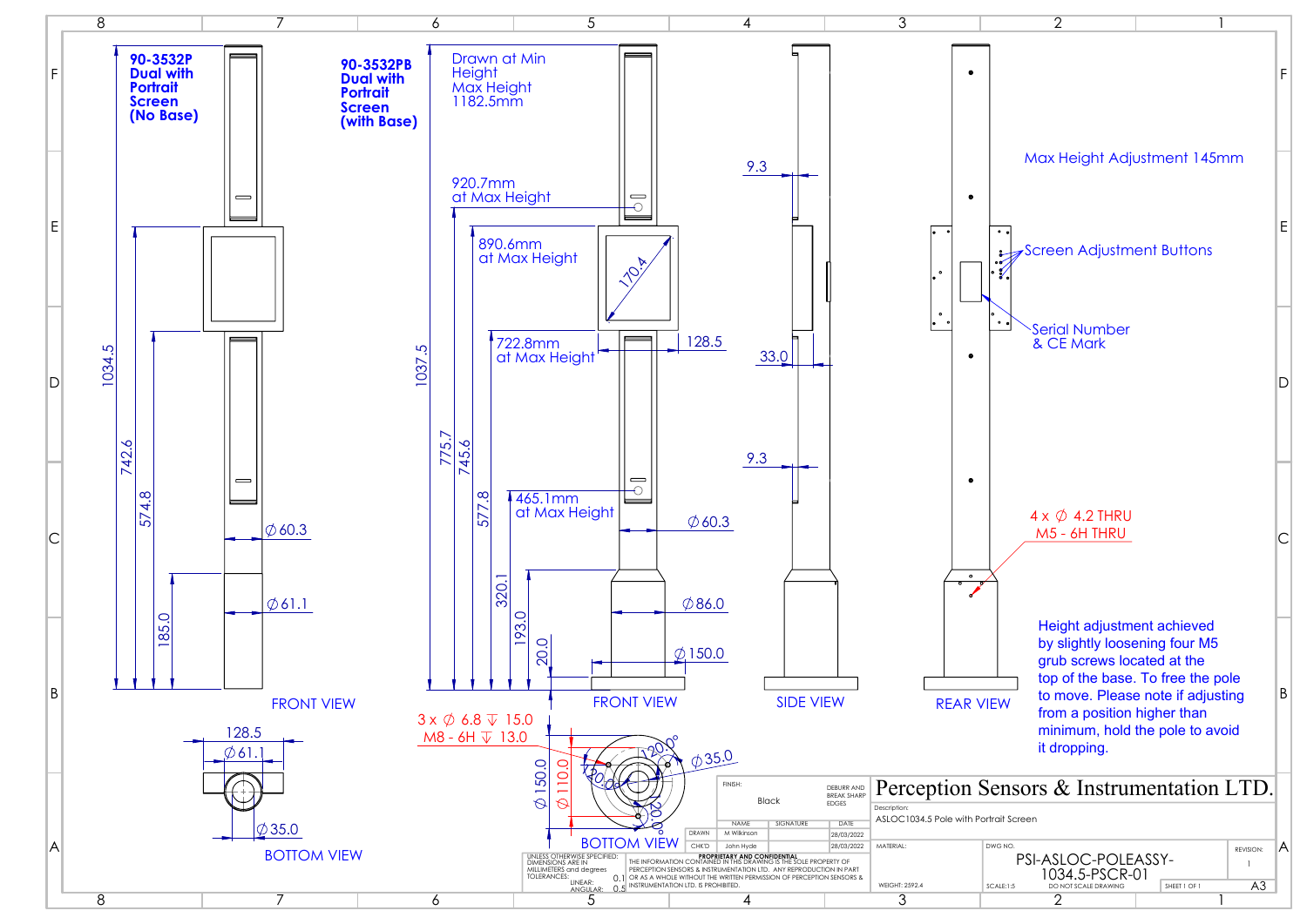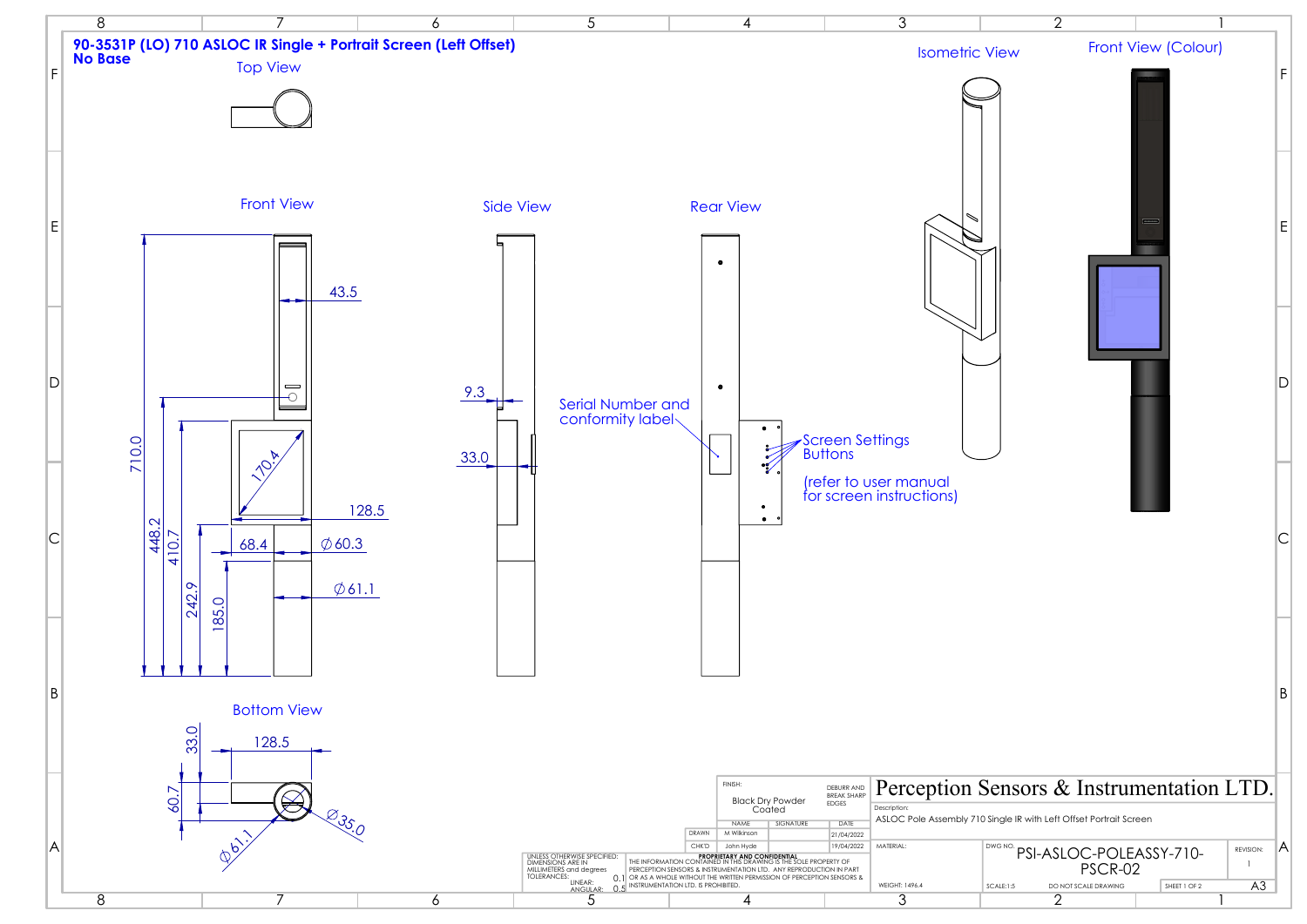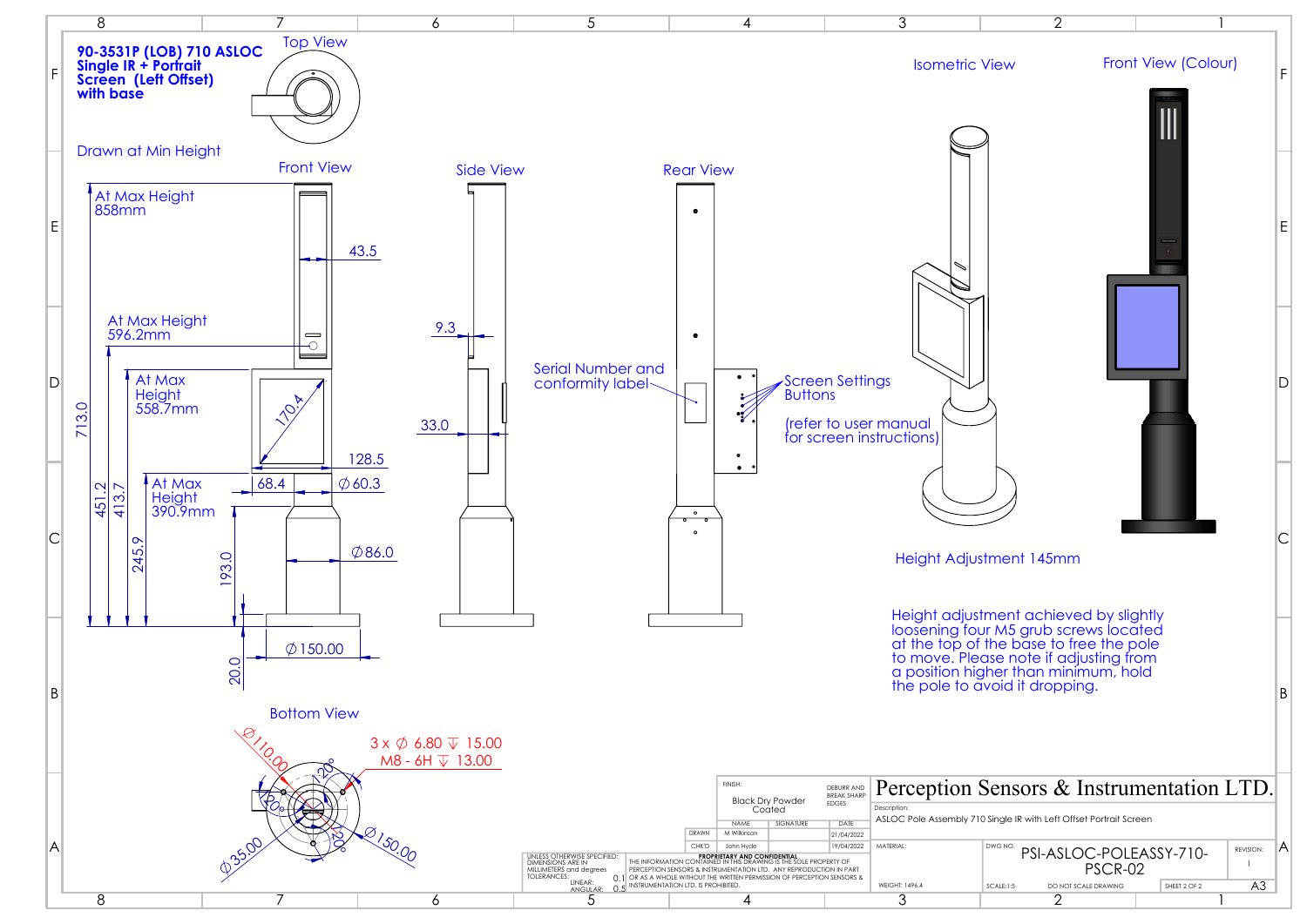

| F<br>Front View (Colour)<br>Ε<br>▬<br>D<br>B<br>Sensors & Instrumentation LTD.<br>) Single IR with Left Offset Portrait Screen<br>DWG NO.<br>Α<br>REVISION:<br>PSI-ASLOC-POLEASSY-938-<br>$\mathbf{2}$<br>PSCR-02<br>A3<br>DO NOT SCALE DRAWING<br>SCALE:1:5<br>SHEET 1 OF 2<br>$\overline{2}$<br>1 | $\overline{2}$   | 1 |  |
|-----------------------------------------------------------------------------------------------------------------------------------------------------------------------------------------------------------------------------------------------------------------------------------------------------|------------------|---|--|
|                                                                                                                                                                                                                                                                                                     | <b>tric View</b> |   |  |
|                                                                                                                                                                                                                                                                                                     |                  |   |  |
|                                                                                                                                                                                                                                                                                                     |                  |   |  |
|                                                                                                                                                                                                                                                                                                     |                  |   |  |
|                                                                                                                                                                                                                                                                                                     |                  |   |  |
|                                                                                                                                                                                                                                                                                                     |                  |   |  |